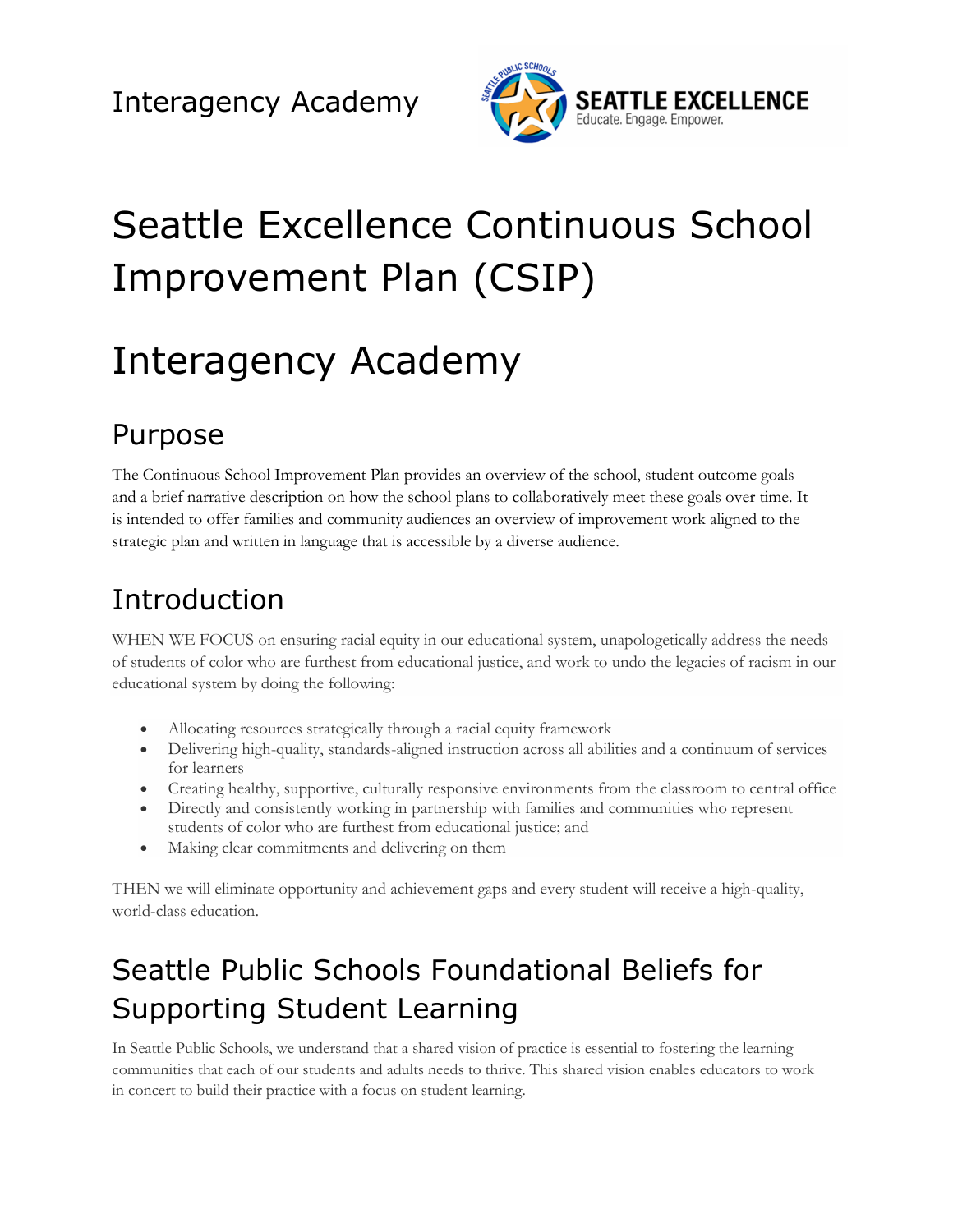

As such, we believe:

- **1) Teaching is intellectually complex,** difficult and demanding work, and the development of skillful teaching requires deep collaboration and non-defensive self-examination of practice in relation to student results.
- **2) By collaborating with families in authentic partnerships,** we create a path for students to reach their highest potential, engaging with families as the first and lifelong teachers of students.
- **3) "Intelligence" is not a fixed, inborn trait.** All children come to school with cultural capital and intelligence, and all have the raw material to learn rigorous academic material at high standards. Therefore, our work is to **build students' academic mindset**
- **4) By recognizing and cultivating the gifts and strengths of every student,** we can get each student to believe in themselves and deconstruct any of their own internalized stereotypes.
- **5) Racism in our society exerts a downward force on the experiences and achievement of students of color that must be met with active countermeasures.**

Our commitment to these beliefs is the route to institutionalizing racial equity and fostering a context where each child receives what they need to develop to their full academic and social potential, and we make educational equity and justice the cornerstone of our system.

### School Profile

Interagency Academy is network of small, alternative high school campuses spread out across Seattle designed to support students who need a different school experience than comprehensive schools offer. We partner with community-based organizations and agencies to provide unique learning environments with targeted interventions. We are committed to working with every student, regardless of their past, and we believe that every student can grow and succeed if given the right support and encouragement. Interagency is committed to becoming an anti-racist school rooted in restorative practices.

### Priorities and Measurable Goals

#### High School Focus Goal: 9<sup>th</sup> Grade On-Track

#### **Priority Goal:**

For the 2020-21 school year, at least 30% of 9<sup>th</sup> grade students of color (with 6 or less credits) furthest from educational justice will accumulate sufficient credits (6+ or more) to be on-track to graduate in 4 years.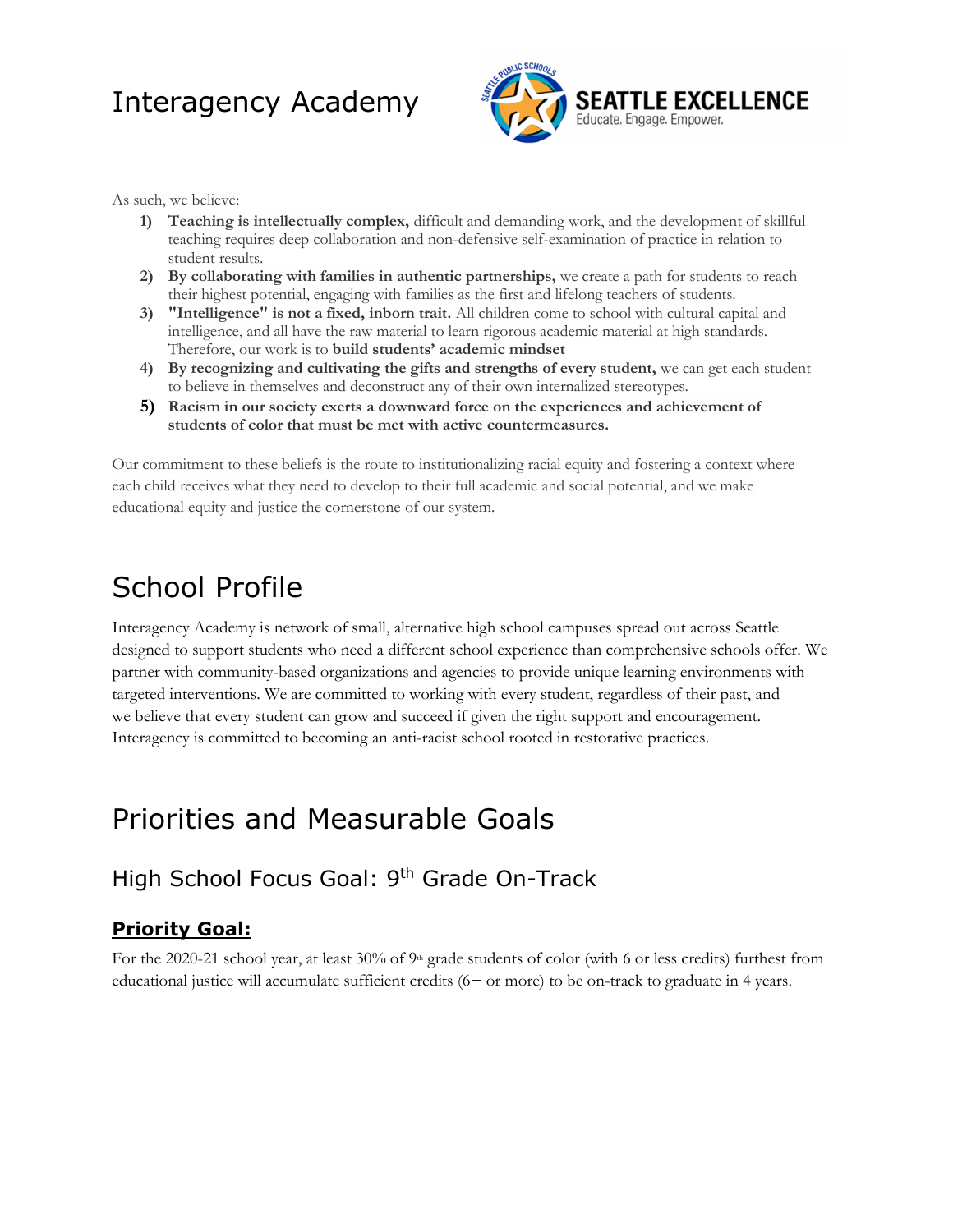

### Safe and Welcoming Environment Goal

#### **Priority Goal:**

By Spring 2021, attendance rates for all students will increase from 62% in September 2020 to 75%, indicating effectiveness of safe and welcoming systems, routines and practices.

#### **Supplementary Goal:**

For the 2020-2021 school year, at least 60% of 12<sup>th</sup> grade students of color furthest from educational justice will accumulate sufficient credits to be on track to graduate in 6 or less years. Specifically, per the Washington State Report Card: 60% of class of 2017, 50% of the class of 2018, and 40% of the class of 2019, \_\_ for class of 2020, and at least 30% for class of 2021. Data for 2020 is not available at this time.

# High Quality Learning Experiences

**Educate the whole child through high-quality instruction and learning experiences that accelerate growth for students of color who are furthest from educational justice, with an intentional focus on African American males.** 

**To achieve educational justice**, Seattle Public Schools (SPS) strives to provide safe learning environments, curriculum that incorporates a student's life experiences and culture, and instruction delivered by high-quality, culturally responsive educators. Unfortunately, many students from certain ethnicities have not historically experienced equitable opportunities for all or part of their educational journey (including African and African American, Asian Pacific Islander and Pacific Islander, LatinX, and Native American students). These students are our priority – with an intentional focus on African American males.

### School-wide Systems and Structures (MTSS)

MTSS offers the potential to create the alignment of systems necessary for all students' academic, behavioral, and social success. In addition, MTSS promotes needed systematic change through intentional design and redesign of services and supports that quickly identify and match the needs of all students. MTSS is an integrated, comprehensive framework that focuses on CCSS, core instruction, differentiated learning, studentcentered learning, individualized student needs.

Interagency staff strive to meet students and families where they are on their journey towards graduation. This means that our interventions are often individualized. We believe that anti-racist practices are the cornerstone of this work. Focused MTSS structures and systems include:

- 1. Attendance and school engagement
- 2. Family engagement
- 3. Academic intervention and support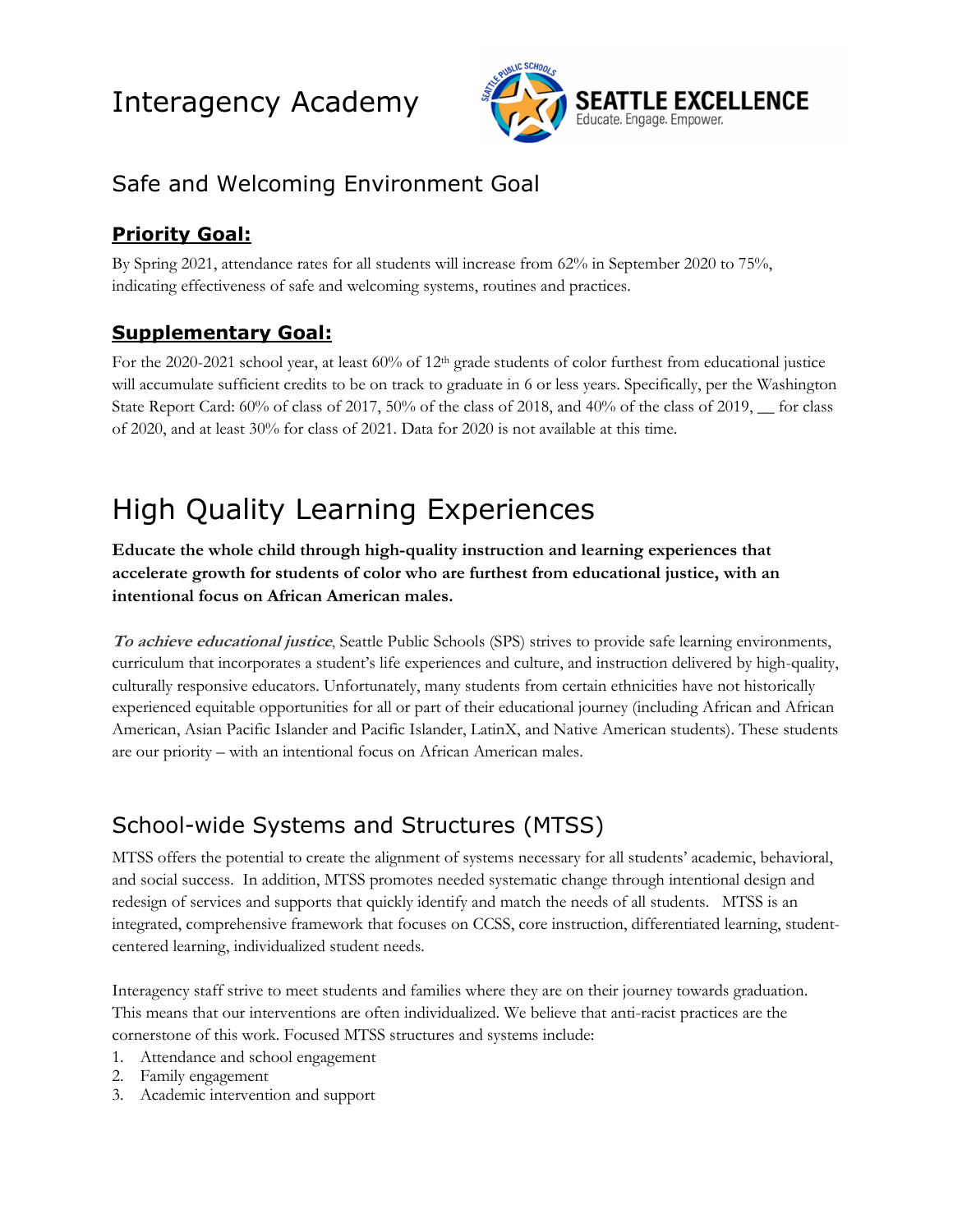

### Gap Closing Practices and Special Services

#### **Seattle Public Schools is committed to eliminating opportunity gaps to ensure access and provide excellence in education for every student.**

Delivering high-quality, standards-aligned instruction across all abilities and a continuum of services for learners is a core element of Seattle Excellence. Our Theory of Action is guided by the principles of "Targeted Universalism." Our universal goal is every Seattle Public Schools' student receives a highquality, world-class education and graduates prepared for college, career, and community. Targeted Universalism holds that targeted and differentiated efforts are required to meet the needs of specific student populations, so every student meets the universal goal.

By focusing on students of color who are furthest from educational justice, especially African American males, we will make the greatest progress toward our collective vision. We believe that an intentional focus on African American males will ultimately benefit every student.

At Interagency, we are committed to ensuring that all students are supported, with clear focus on students furthest from educational justice. We ensure the supports and interventions are culturally responsive with a targeted focus on African American young men. We use attendance and academic data to monitor progress. We are committed to building MTSS structures and systems that will focus on the differentiated needs of our student population with a special focus on students who receive Special Education and English Language Learners.

Our school community includes many active community partners, including the City of Seattle, YouthCare, King County, Delridge Neighborhood Development Association, WAPI, FareStart, BikeWorks, Sawhorse Revolution, ArtsCorp, Kaiser Permanente, Legal Council for Youth and Children, UPower and many more. Our partners share the belief that we must meet our students where they are, and they provide expertise that help us serve our students.

#### Practices and Strategies

**We will recognize and serve the academic, social, cultural, emotional, and behavioral strengths and needs of students, providing high-quality, culturally responsive instruction, curriculum, and socialemotional learning supports delivered by educators who set high expectations, so students graduate ready for college, career, and community.**

Whole child education goes beyond a focus on academic achievement. When educators focus on educating the whole child, students are healthy, safe, engaged, supported, and challenged. In Seattle Public Schools, this means that we appreciate and serve the academic, social, emotional, and behavioral strengths and needs of students, which we believe comprise the needs of the "whole child."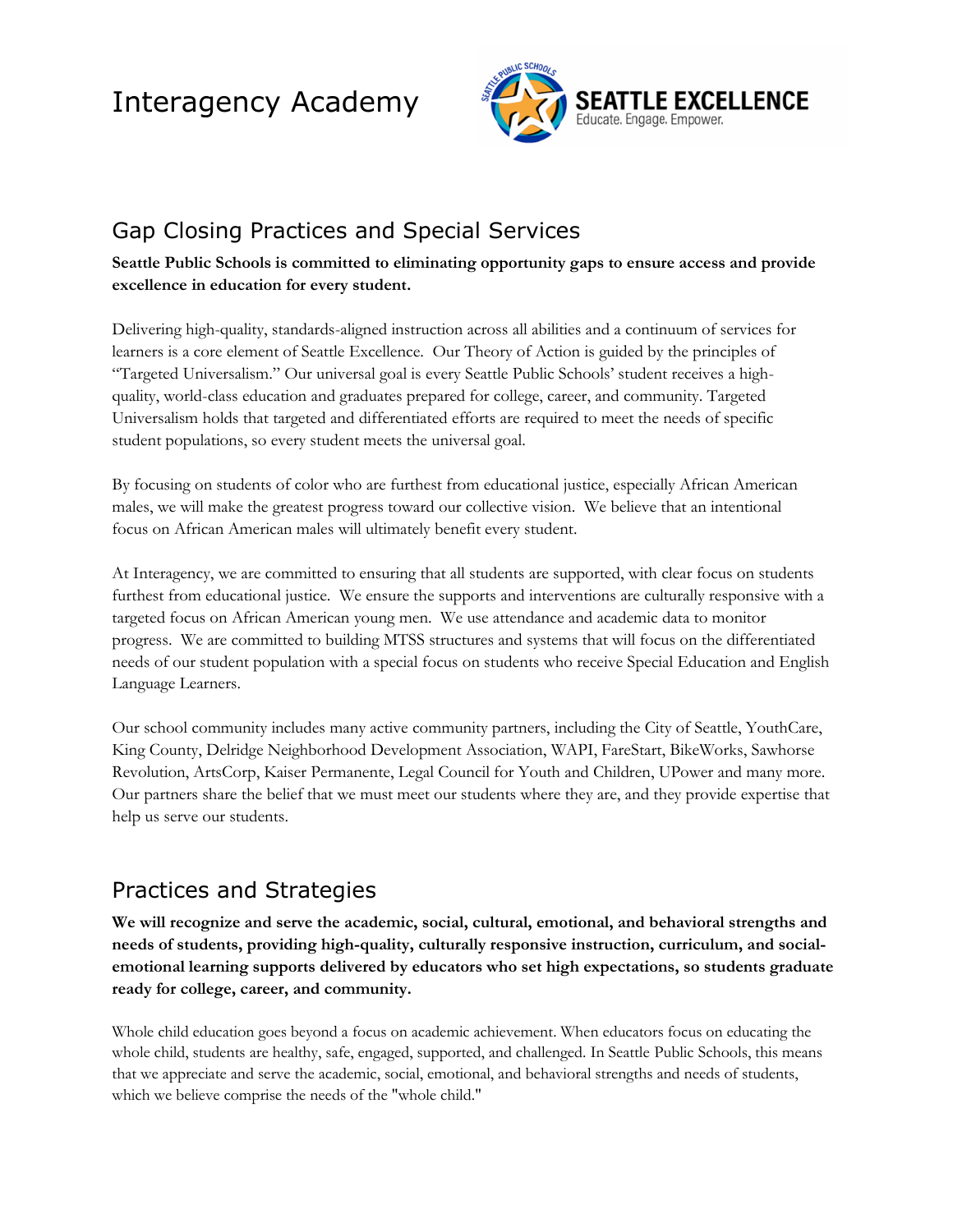

High-quality instruction is focused on student-centered learning and achievement, intentional about student engagement, and aligned to standards with consistent and appropriate feedback.

At its foundation, culturally responsive education means that students are in an environment where they have the individual safety and comfort to learn within a classroom that has a common culture that is respectful of all backgrounds.

Interagency is committed to culturally responsive teaching rooted in restorative practices. Interagency staff work towards understanding and implementing the ethnic studies framework across content and praxis. Staff engage in professional development that foster the skills needed to implement instructional practices that culturally sustain our scholars. We do this by engaging in professional development offered by practitioners dedicated to anti-racist instructional practices. All staff know and use high-leverage instructional strategies and supports for their proven efficacy with African-American young men. Various teams (Instructional Council, Family Engagement Team, Advisors, Levy Team, and Racial Equity Team) and supporting structures collaborate and make data-based decisions that ensure equitable outcomes for all students.

### Safe and Welcoming Environment

**Students thrive in healthy, safe, engaging, supported, and challenging environments in which they can to learn to their full potential. Instruction must be high-quality, culturally responsive, focused, and aligned to standards for students to develop as independent learners.**

Student voice should be evident, and students must be seen and celebrated for their authentic selves. Significant increases in academic outcomes for students furthest from educational justice are possible when social, cultural, emotional, and behavioral needs of students are met by educators that share an unconditional belief in the potential of every student they serve.

Attendance is a strong indicator of student success. Interagency is committed to identifying and removing equity gaps that prevent students from engaging with school. Through a shared commitment to ethnic studies, anti-racist, culturally responsive and sustaining practices we create a safe and welcoming classroom and campus environment for all students, with a focus on African American young men. Students at Interagency facilitate the co-creation of their learning experience with skilled educators. Interagency staff use culturally responsive teaching and family engagement practices and strategies to strengthen relationships and build community between all stakeholders. We determine our effectiveness by collecting data, analyzing and making decisions that lead to successful outcomes. Our advisory program uses social-emotional curriculum and restorative practices to build strong community and support student achievement. Advisors know each student well, closely track student academic progress and communicate with families weekly.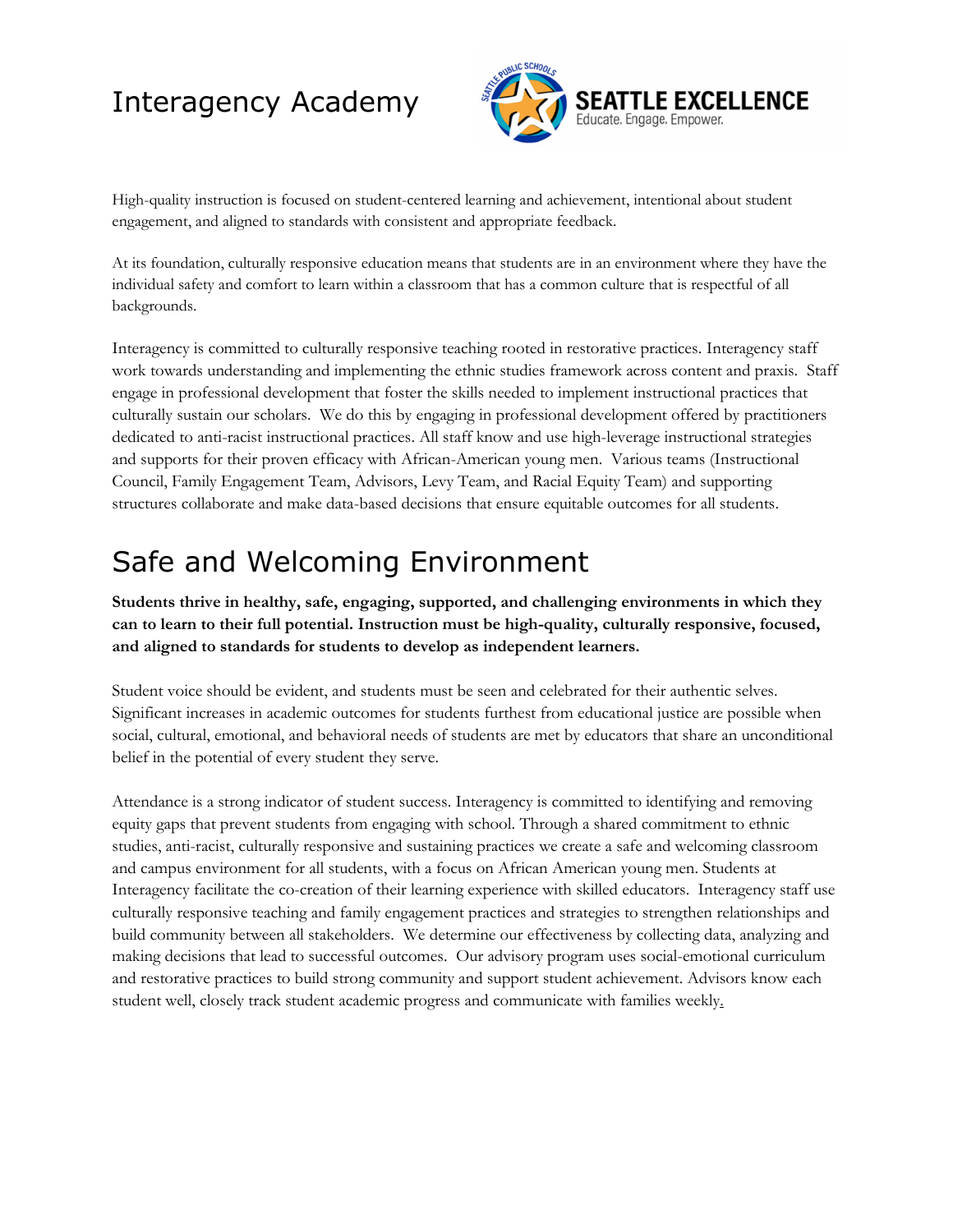

## Inclusive and Authentic Engagement

#### **Partner with students, families, and communities who are furthest from educational justice by conducting inclusive and authentic engagement.**

We will proactively and consistently work in partnership *with* students, families, and communities to identify needs, determine solutions, and support the implementation of the initiatives that will best meet the needs of students of color who are furthest from educational justice. We will use culturally responsive ways to engage so we build trusting relationships and empower the voices of those who can help us meet these needs.

### Family and Community Goals

#### **Priority Goal:**

By June 2021, family engagement surveys will be administered, increasing from 0 surveys in the 2019-2020 school year to 3 surveys in school year 2020-2021, to create a baseline and indicate effective culturally responsive family engagement.

#### **Plans for Family Engagement**

Engaging families as partners, experts, and resources is essential to student learning and success. Interagency send weekly communication to families and stakeholders. Interagency advisors communicate weekly with their advisees and their families. Interagency staff engage in professional development to learn the cultural norms of students and their families. The effectiveness of staff learning will be experienced by students and families through positive interactions, professionalism, and care. We will create welcoming environments by honoring all families' cultural identity to strengthen student engagement and achievement. We will administer family surveys throughout the year eliciting families' perspectives on engagement with them.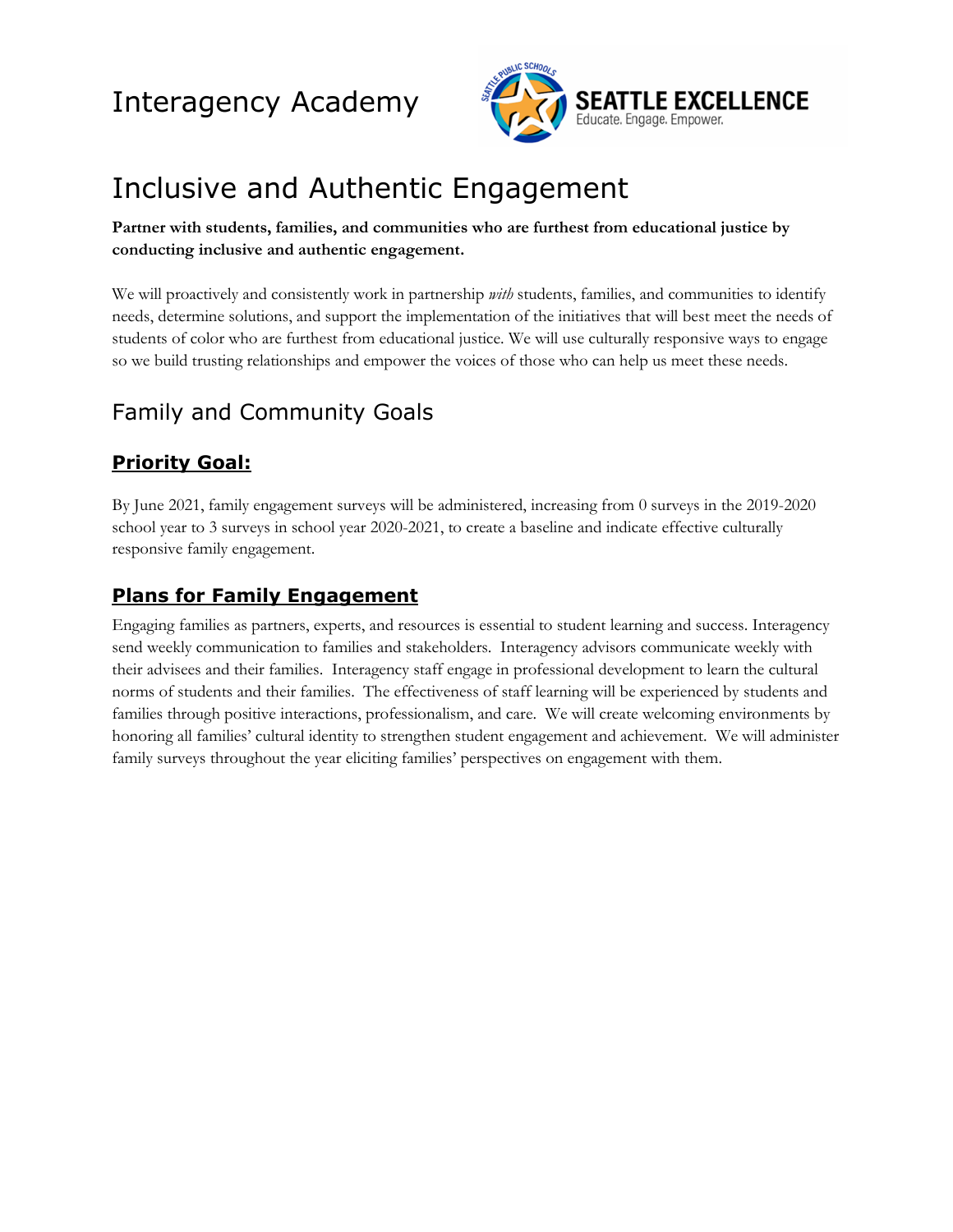

### 2020 – 2021 COVID-19 CSIP Addendum

### Interagency Academy

The global pandemic of Covid-19 has disrupted many aspects of teaching and learning in the 2019-20 and 20- 21 school years across Seattle Public Schools, Washington State and the nation. In response to the global pandemic and to meet the specific needs of students and families, staff and school leaders will be implementing and monitoring the following practices for remote and distance learning which are aligned to our strategic plan, Seattle Excellence, and notes in the Seattle Public Schools Remote Learning Playbook and Seattle Education Association-Seattle Public Schools MOU around distance learning for the 2020-21 school year.

#### Engaging Families:

The District and Association agree that a rigorous and effective remote learning program requires additional supports for students and families to ensure their engagement and success. The supports will address the diverse needs and challenges families and students face in accessing remote instruction. As such, the District and the Association agree on the following:

#### **Required Practices:**

- 1. Buildings will create and implement a pick up and/or delivery system for the distribution of school supplies, curricular materials and the necessary technology, to include mailing if necessary, which will be coordinated by school buildings/programs, and the system communicated to all itinerant/building staff and students/families and will include volunteers willing to do deliveries. All extra time provisions outlined in the collective bargaining agreement will continued to be followed.
- 2. Student devices necessary to access remote instruction will be allocated by the district for each student K-12. Educators will confirm with each student on their ability to access district applications during the "strong start" in September.
- 3. Educators will work to create and implement a clear, consistent process for communication with families and staff.
- 4. The District will provide appropriate level of technology support to students and families. Interpretation support will be provided.
- 5. Each building will implement a clear, consistent process for communication, to include current school-based structures prioritizing communication working in conjunction with counselors, social workers, family support workers, and student family advocate workers, for students that need additional supports.
- 6. Empower families/caregivers to support their students' learning by sending comprehensive communication about the weekly learning plan for students in their grade level/classroom.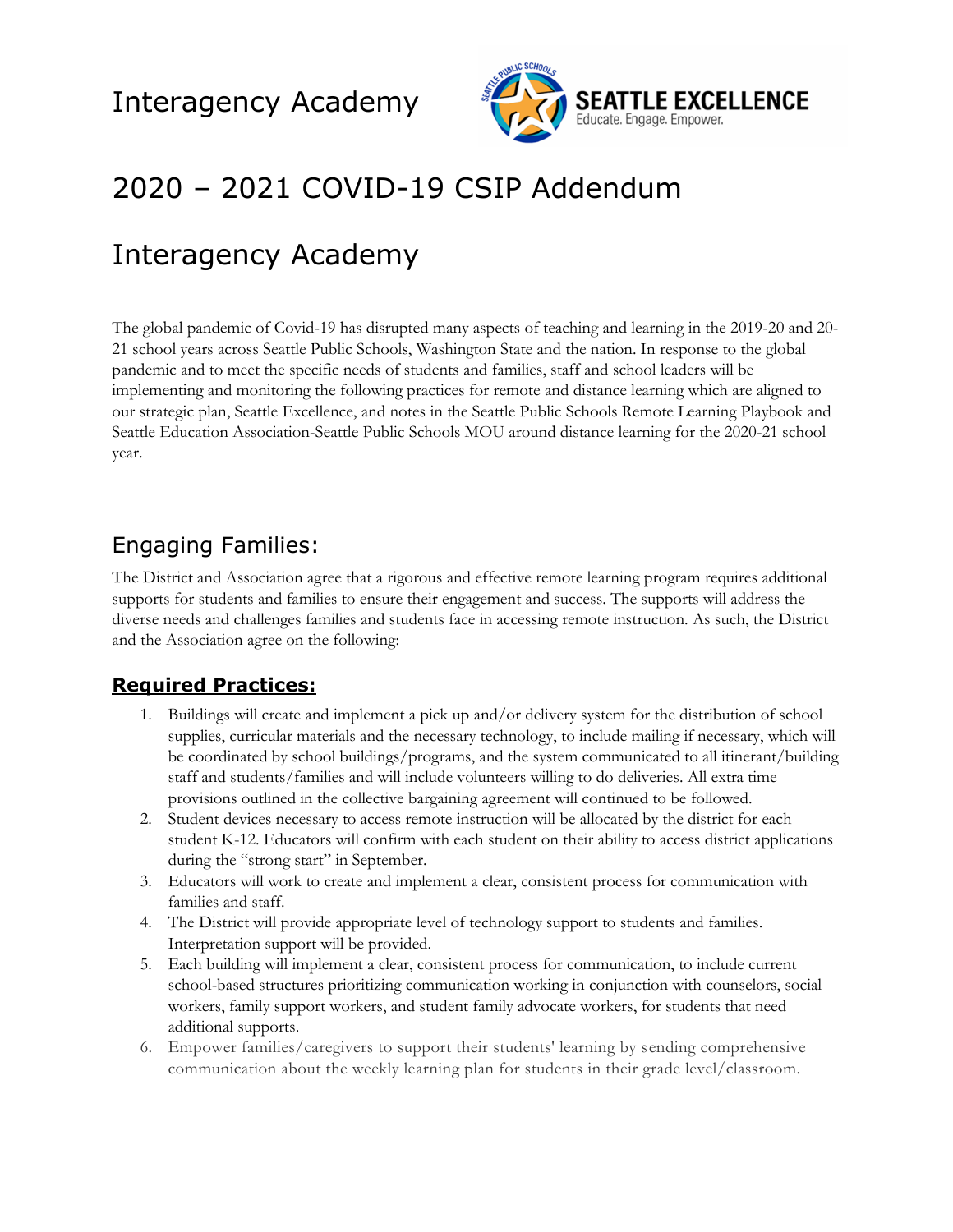

- 7. The District/School will take reasonable steps to provide parents/guardians who are speakers of diverse languages with translation/interpretation of information about general programs, services, and activities.
- **8. Recommended School Specific Strategy as outlined in the Playbook:** Through our advisory program advisors reach out to students and their family for two-way communication each week. These communications cover wellness and academics. Staff know how to make appropriate referrals to a wide variety of resources. **)**

### Social Emotional Learning:

The District and Association recognize social emotional learning strategies are an urgent and central need for students, families and staff in response to the shared collective trauma of a dual pandemic, and the guidelines below are meant as a first step in integrating these strategies into the instructional and social fabric of school communities. Social Emotional Learning skills will be explicitly taught, integrated with academic instruction, practiced by staff and demonstrated organizationally so that everyone feels welcome, safe, and known as valued members of SPS communities.

#### **Required Practices:**

- 1. Have a plan for checking in with staff to foster relationships and support their well-being.
- 2. All SEL/Digital Citizenship PD and supports will be trauma-informed and include culturally responsive/antiracist SEL instruction and support with input from DREA and CRE.
- 3. All SEL/ Digital Citizenship PD will be differentiated by content, grade levels (PK-21), and needs.

#### **4. Recommended School Specific Strategy as outlined in the Playbook:**

Interagency staff are effectively implementing welcoming routines, engaging practices and optimistic closings in each synchronous class.

#### Curriculum, Instruction, and Assessment:

#### **Required Practices:**

- 1. Use CAI guidance on priority standards by grade level and content areas that consider unfinished learning and how to accelerate learning. CAI will provide pacing plans.
- 2. Use CAI guidance and curricular resources to teach culturally inclusive curriculum that reflects the diversity of our students' experiences and helps students meet content.
- 3. Use CAI guidance and professional learning on how to use adopted curriculum for in-person, digital synchronous, and digital asynchronous instruction on Schoology/Seesaw.
- 4. Use CAI recommended high-leverage digital learning strategies aligned to the SPS Foundational Coursework (and CSIP Essential Practices) to promote culturally relevant, effective remote instruction.
- 5. Regularly assess student work and provide meaningful feedback to students and their families on the progress made toward standards.